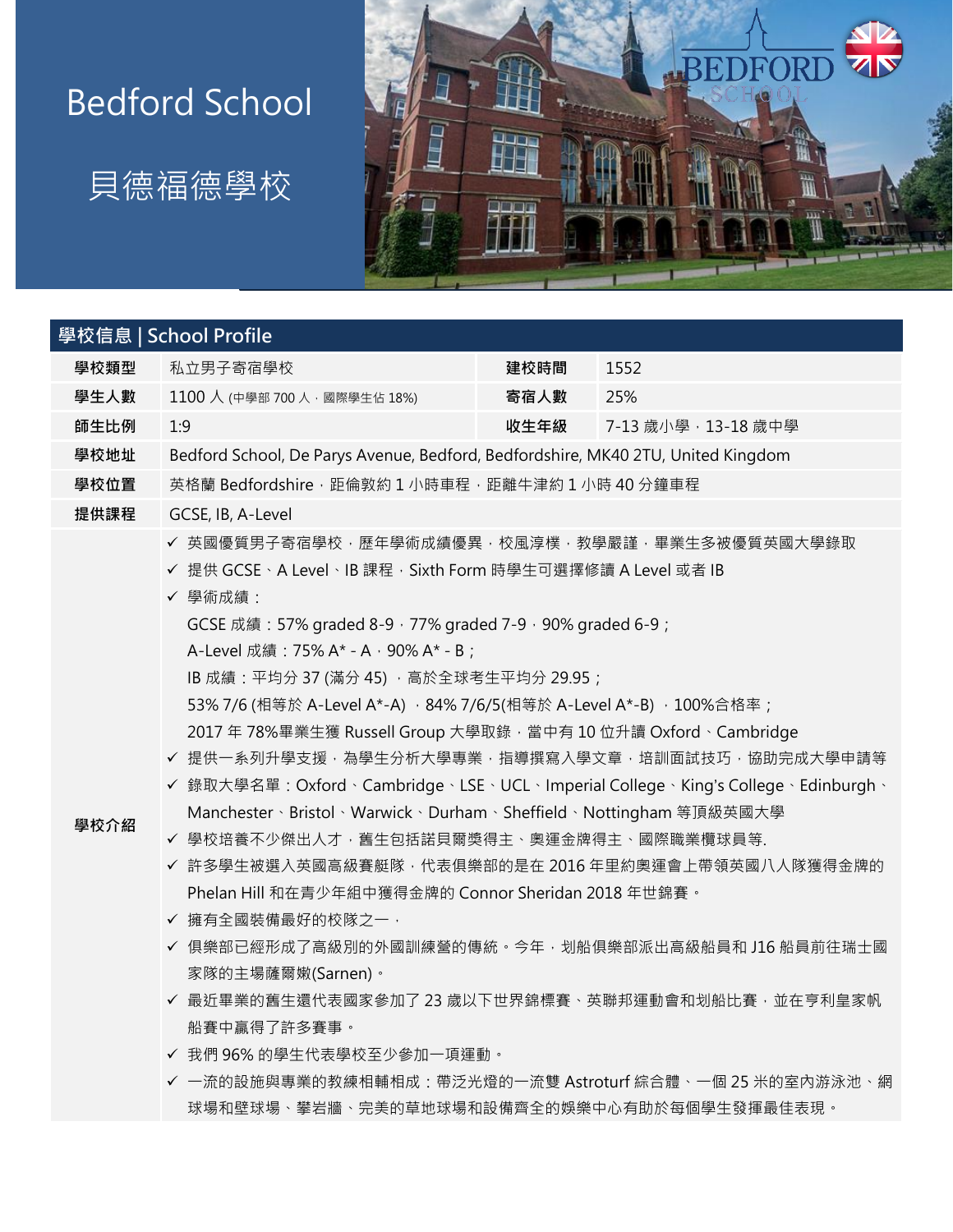- ✔ 各種運動都有一位專家教練,包括欖球、曲棍球、板球、高爾夫、滑雪、越野、游泳、羽毛球和賽艇。
- ✔ 7 年級男孩將學習德語、拉丁語和西班牙語,每種語言學習半年,並且能夠在 8 年級選擇學習四種語言 中的兩種語言。
- ✓ 學校因參加 700 場比賽而成為年度最佳私立男校
- ✓ Bedford 音樂獎學金計劃旨在讓學生有機會在整個學年的多個場合與一些英國最優秀的音樂家合作。音 樂系 (銅管樂器、鍵盤樂器、弦樂器、聲樂、木管樂器)的每個教員都指定了一名專家,探訪學校及提 供廣泛的音樂活動,例如舉辦獨奏會、指揮合奏團、領導工作坊、與學校團體一起表演,以及作為我們 年輕音樂家的勵志嚮導。
- ✓ Bedford 目前是英國唯一一所擁有自己的天文台和天文館的學校,每年都會為對學校和社區感興趣的人 免費開設一系列天文學課程

| 兩年制 GCSE ( 第 10-11 班 ) I GCSE |                        |                           |                                             |                   |
|-------------------------------|------------------------|---------------------------|---------------------------------------------|-------------------|
| 必修科目                          | English Language       | English Literature        | <b>Mathematics</b>                          | <b>Physics</b>    |
|                               | Biology                | Chemistry                 | Modern Languages: Spanish / French / German |                   |
| 選修科目                          | <b>Ancient History</b> | Art                       | <b>Computer Science</b>                     | Design Technology |
|                               | Drama                  | Eng. as a Second Language | Geography                                   | History           |
|                               | Latin                  | Music                     | <b>Religious Studies</b>                    |                   |
|                               |                        |                           |                                             |                   |

\*\*History, Geography, Religious studies 必須至少修讀一科

## **兩年制 A-level ( 第 12-13 班 ) I Sixth Form**

| 開設科目 | Art & Design             | <b>Business</b>            | <b>Classical Civilisation</b> | <b>Computer Science</b> |
|------|--------------------------|----------------------------|-------------------------------|-------------------------|
|      | Drama & Theatre Studies  | Design & Technology        | <b>Economics</b>              | English Literature      |
|      | Geography                | Government & Politics      | History                       | Latin                   |
|      | <b>Mathematics</b>       | <b>Further Mathematics</b> | Modern Language-French        | Modern Language-German  |
|      | Modern Language-Spanish  | Modern Language-Chinese    | Music                         | Music Technology        |
|      | <b>Religious Studies</b> | Science-Biology            | Science-Chemistry             | Science-Physics         |